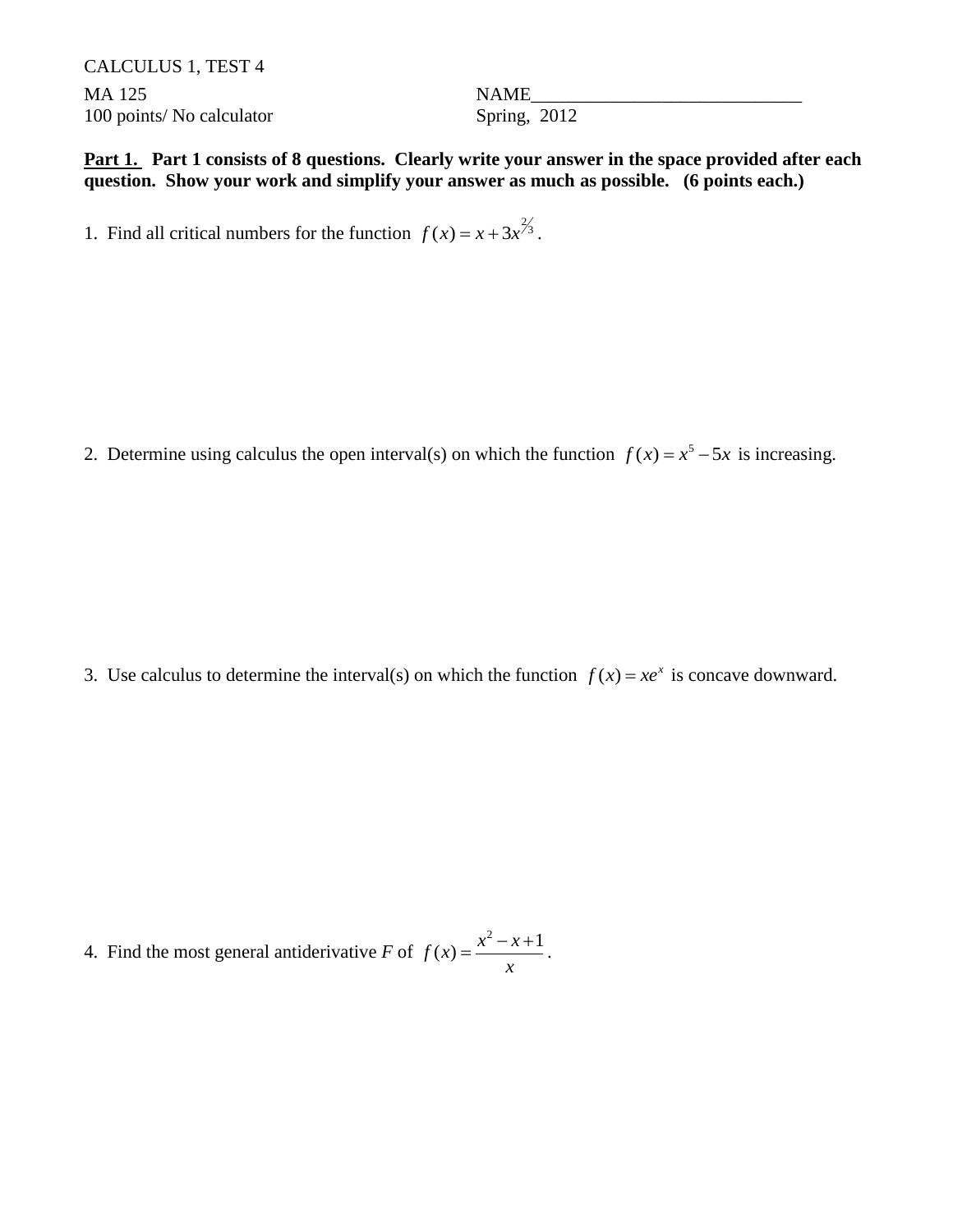## CALCULUS 1, TEST 4 2

5. The function  $f(x) = 2x^2$  satisfies the hypotheses of the Mean Value Theorem on the interval [ $0,2$ ]. Find the number  $c$  that satisfies the conclusion of the Mean Value Theorem.

6. Find the inflection points (both x and y-coordinates) of  $y = f(x) = 5x^4 - x^5$ .

7. Use the Closed Interval Method to find the maximum and minimum values of  $f(x) = x^3 - 12x - 1$  on the interval [-5, 4].

8. Suppose an object moves a long a straight line where its acceleration is given by  $a = 3\cos t$ . Find the velocity *v* and position *s* for the object's motion if it is known that  $v(0) = 2$  and  $s(0) = 4$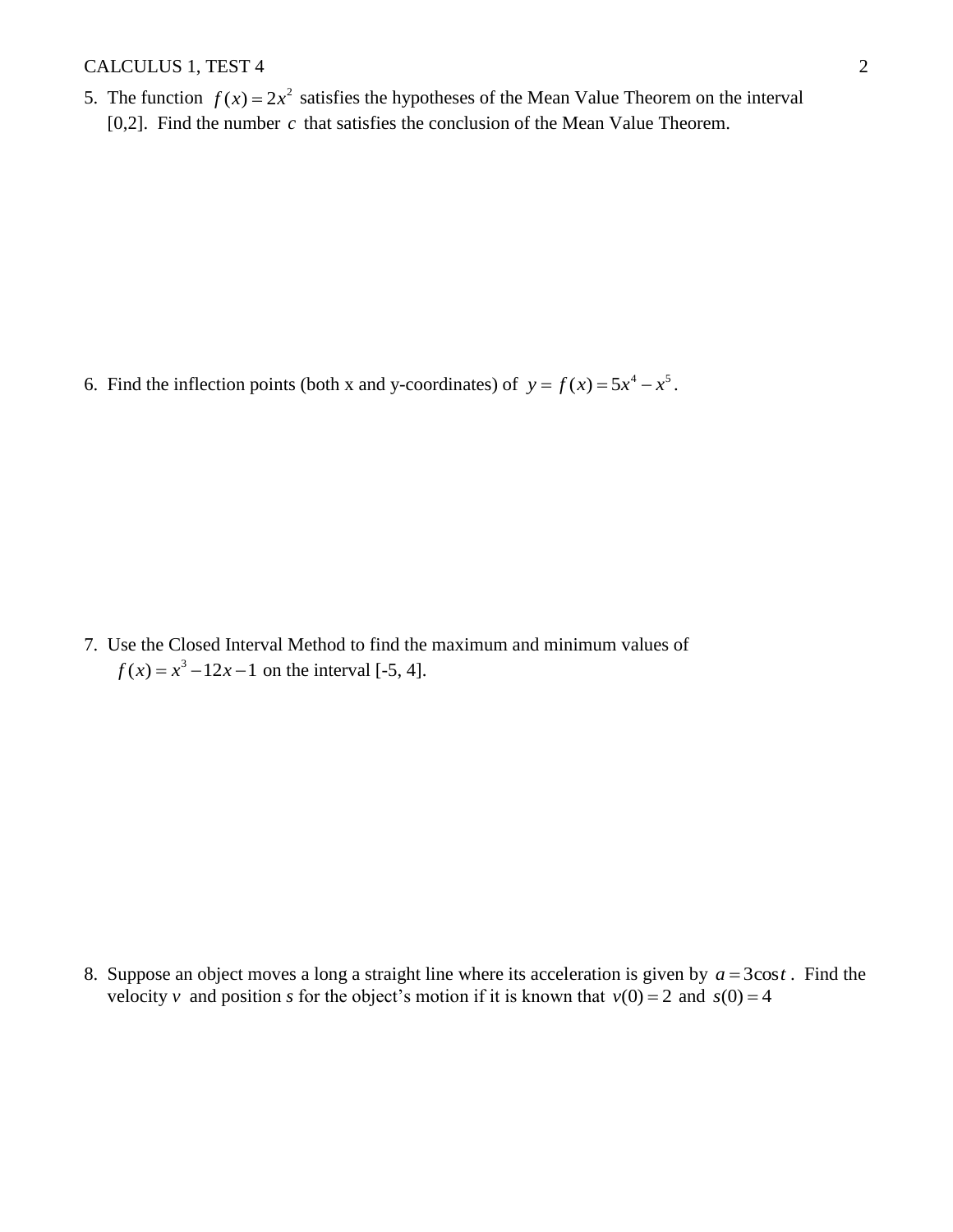**PART 2. Part 2 consists of 4 problems worth 13 points apiece. Show all your work for full credit! Displaying only the final answer (even if correct) without the relevant steps is not enough.**

1. Show how you use calculus to find two positive numbers whose product is 20 and whose sum is a minimum.

2. A rectangle has a perimeter (length around the outside) of 120 ft. Find the dimensions which make the area as large as possible.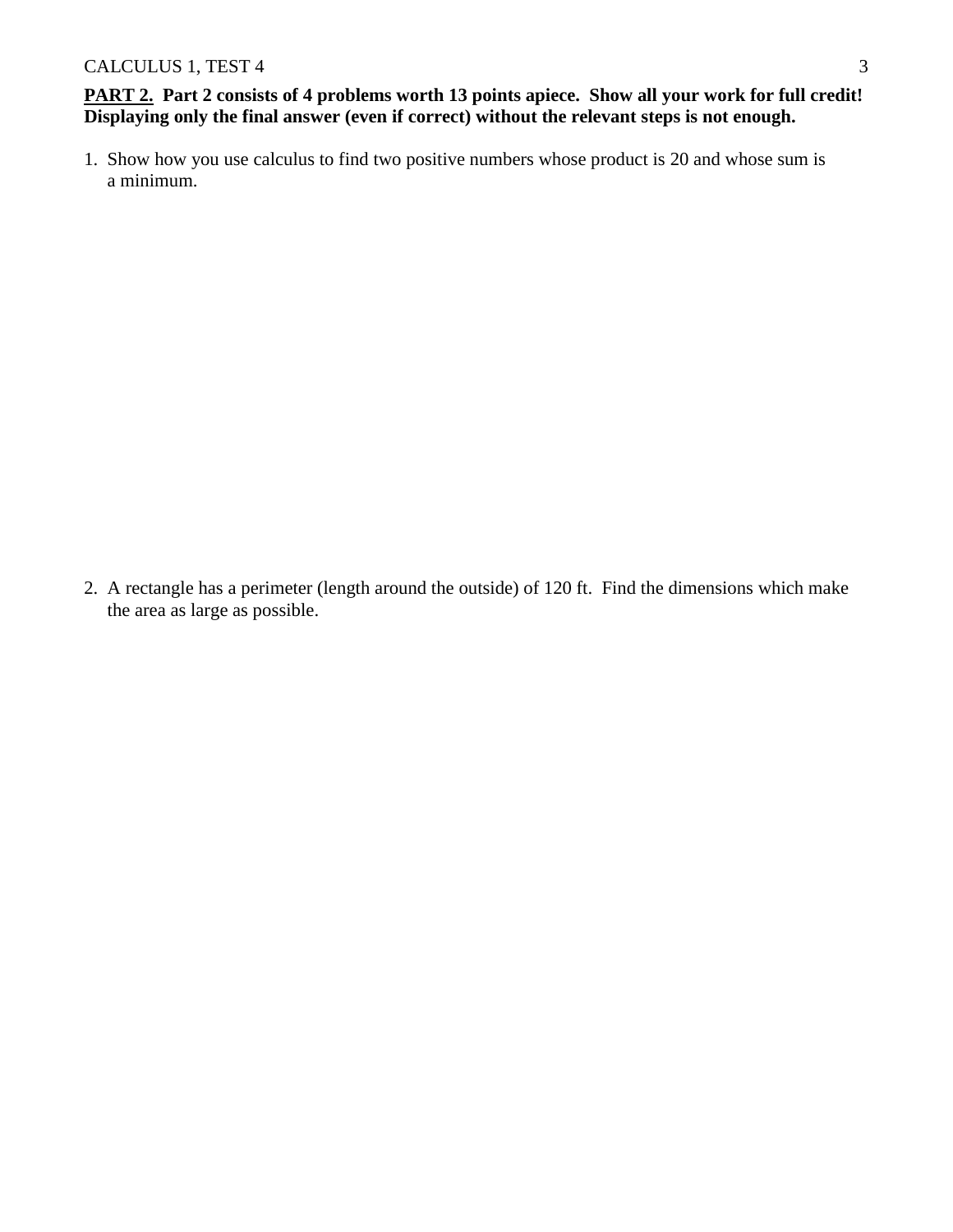## CALCULUS 1, TEST 4 4

3. For the function 
$$
f(x) = \frac{x^2 - 9}{x^2 - 4}
$$
, determine  
a. the domain of f,

b. the *x* and *y* intercepts if any .

c. the vertical asymptotes, if any

d. the horizontal asymptotes, if any (show work here to justify your answer)

e. Use symmetry tests to find any symmetry that exists.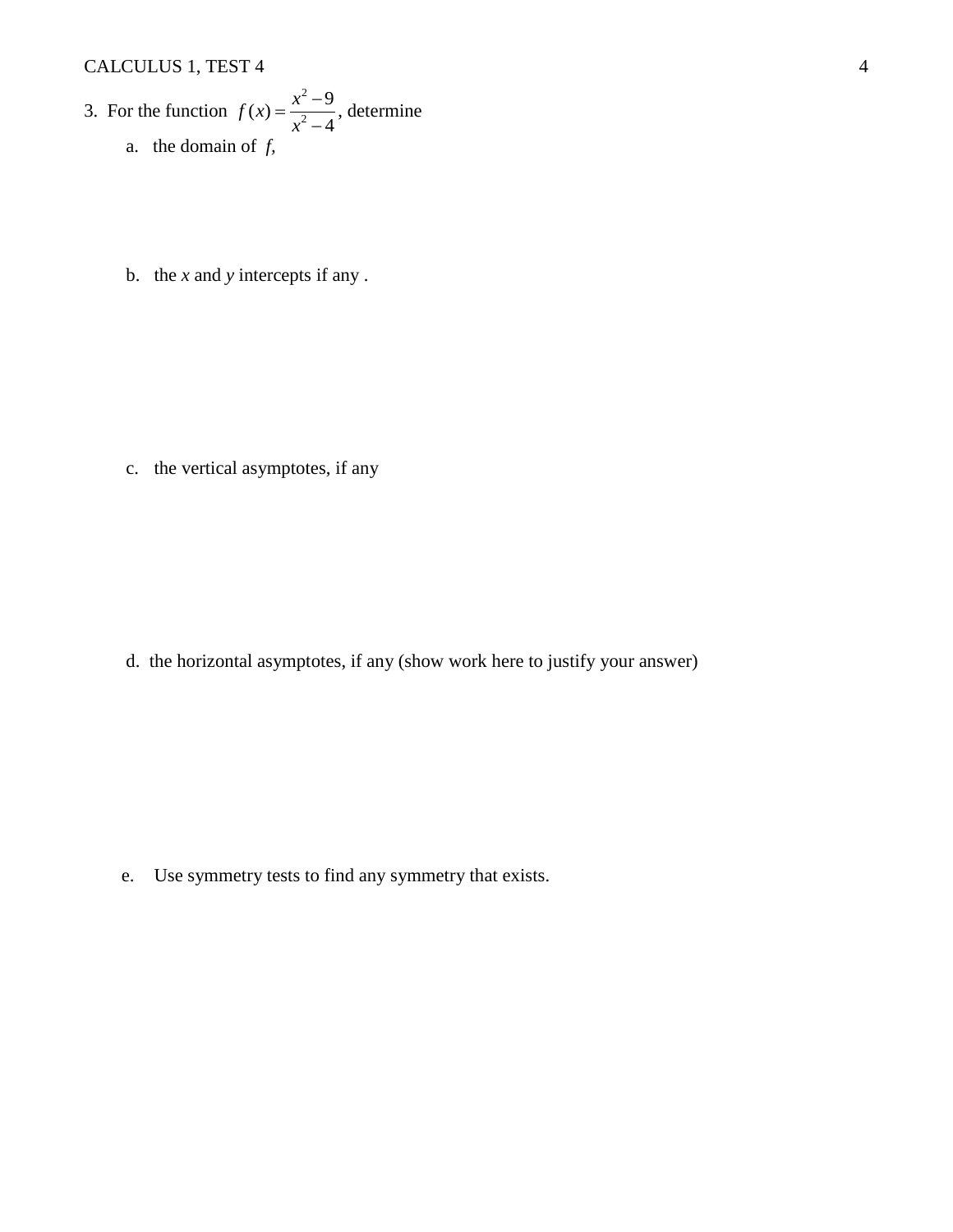## CALCULUS 1, TEST 4 5

4. Suppose  $f$  is a function whose derivatives are as follows:

$$
f'(x) = \frac{4x+2}{x^{\frac{2}{3}}}
$$
 and  $f''(x) = \frac{8(x-2)}{3x^{\frac{5}{3}}}$ 

Suppose it is also known that the **domain** of the function is the interval  $(-\infty, \infty)$ ; the **x-intercepts** are  $(-1, 0)$  and  $(0, 0)$ ; and that there are **no vertical or horizontal asymptotes** for the graph of  $f$ .

a. On what open interval(s) is the function  $f$  increasing?  $\qquad \qquad \qquad$ 

On what open interval(s) is the function f decreasing? \_\_\_\_\_\_\_\_\_\_\_\_\_\_\_\_\_\_\_\_\_\_\_\_\_

 b. On what open interval(s) is the graph of the function *f* On what open interval(s) is the graph of the function  $f$  concave downward?  $\frac{1}{\sqrt{2}}$ 

b. Graph the function  $f$ , based on the information above, and indicate the x-values of any local maximum or minimum points (you won't know the exact y-values for the max/min points).